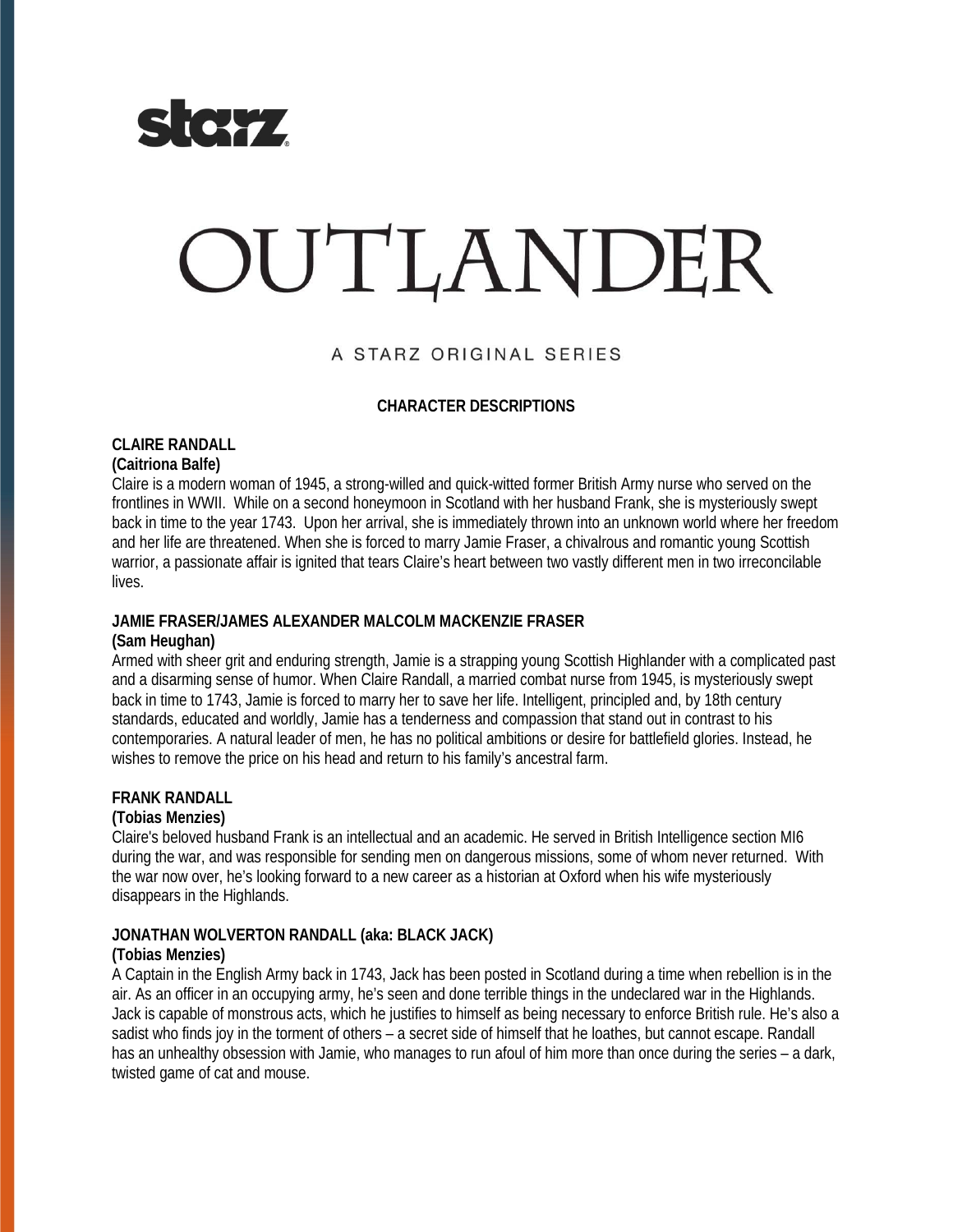

## **DOUGAL MACKENZIE**

## **(Graham McTavish)**

A skilled and experienced warrior, Dougal is the War Chieftain of Clan MacKenzie. His older brother Colum is the ruling Laird, but Dougal is his loyal right hand and the true muscle. He is courageous on the battlefield and is feared by many; the kind of man who will get what he wants, no matter what (or who) stands in his way. Though an artful tactician, he sometimes lets his temper and impetuous nature get the better of him. Unlike his brother, Dougal secretly supports the rebel Jacobite cause against the British, and works to raise funds to restore a Scottish King.

## **COLUM MACKENZIE**

## **(Gary Lewis)**

The Laird of the MacKenzie clan, Colum is Jamie's maternal uncle and brother to Dougal. Colum suffers from what is known in the 20th century as Toulouse-Lautrec Syndrome, a degenerative disease that renders his legs immobile at times, and fills his days with a great amount of pain. Unable to rule by brawn, he must rely on cunning and intellect to lead his clan. Not surprisingly, there is a quiet sadness about him, as he must depend on his brother Dougal to be his enforcer. But above all, he is insightful and stern; a strong leader who secretly fears for the future of his clan and its leadership.

## **GEILLIS DUNCAN**

## **(Lotte Verbeek)**

The wife of the procurator fiscal and a good friend to Claire, Geillis' advanced knowledge of herbs and plants cause many to believe she is a witch. Geillis is a master manipulator, able to get her husband - among others - to bend to her will. She is also smart, sexual, and mysterious - the kind of character you know you can't trust, yet who continues to draw you in.

## **MURTAGH FITZGIBBONS FRASER**

## **(Duncan Lacroix)**

Mysterious and dark, like a vulture lurking in the background, Murtagh dutifully watches over his godson Jamie. Although a reserved man, he's very loyal, and lives his life by a strict code. And he's more than happy to let his reputation, and if need be, his fists do the talking. Like his fellow clansmen, he is skeptical of Claire at first. But he eventually warms to her because, as always, he'll do whatever is best for young Jamie.

## **RUPERT MACKENZIE**

## **(Grant O'Rourke)**

A loyal member of Clan MacKenzie; Jamie's second cousin. Rupert is an angler who is always looking for opportunities - he just can't stand to pass up a good raid. He's also known as a bit of a sex fiend. Rupert is Dougal's right hand man; Dougal has power and Rupert wishes he did as well. Rupert is happy to cast a watchful eye over Claire and report back to Dougal, but at the same time it's nothing personal; Claire is just a means to an end for him, a way to win points with Dougal.

## **ANGUS MHOR**

## **(Stephen Walters)**

Another member of Clan MacKenzie, Angus is a hard drinker who's always looking for a fight. Although less verbal than Rupert, Angus has no problem speaking up when needed, especially if it's about "those damn English!" His hatred for the Brits is palpable, and as far as he's concerned Claire can go right back where she came from – dead or alive. Rarely seen without a bottle in his hand, Angus is nonetheless an extremely skilled fighter, and a loyal clansman, making him an asset to both Colum and Dougal.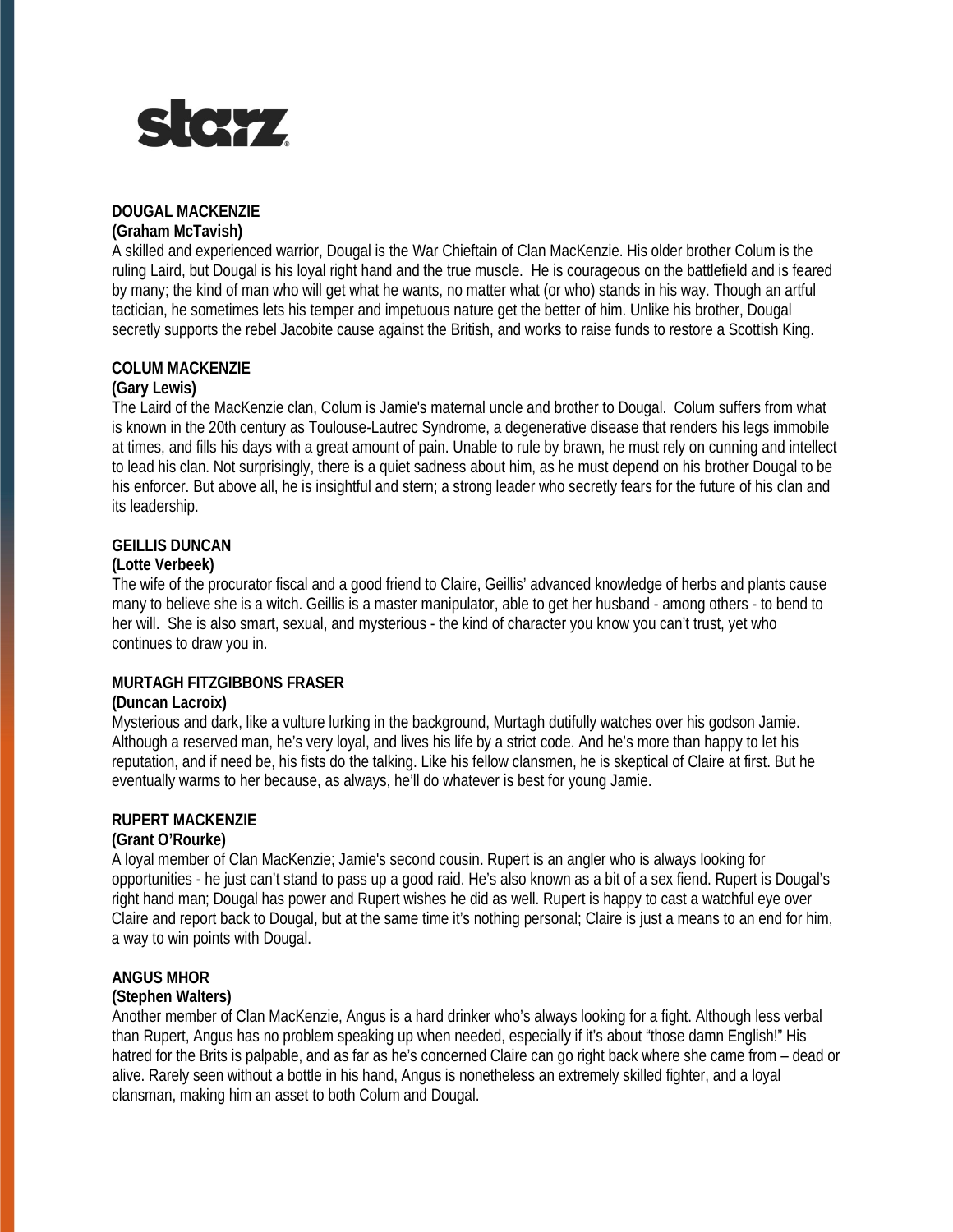

# **NED GOWAN**

## **(Bill Paterson)**

A quirky lawyer from Edinburgh with a taste for adventure. Ned has worked for clan MacKenzie for years, beginning with Dougal and Colum's father, then playing legal aid to Colum when he took over as clan Laird. At first Claire welcomes this chatty addition, glad to have someone to talk to. But it quickly becomes evident that Ned is subtly trying to poke holes in Claire's story. Charming and cunning at the same time, this barrister is affable enough, but remains loyal to his clan.

## **WILLIE**

## **(Finn Den Hertog)**

Young and skittish, Willie is a member of our Highlander group who's always trying to prove himself. Loyal and always with the best of intentions – if Dougal's the alpha wolf, Willie's the omega and bottom of the hierarchy.

## **JENNY FRASER MURRAY**

## **(Laura Donnelly)**

Jamie's older sister, she shares many of the same strong characteristics of her brother. Stubborn and quicktempered, Jenny is also smart, experienced, and skilled, running Lallybroch (the Fraser ancestral home) when Jamie is away. Jenny is married to Ian Murray, they have one child (Wee Jamie) and a second child on the way.

## **IAN MURRAY**

## **(Steven Cree)**

Jenny's husband and Jamie's best friend since childhood. Ian lost part of his leg during combat in France but that hasn't held him back in his life. He is very close to his wife and best friend and welcomes Claire into the family.

## **LAOGHAIRE MACKENZIE**

## **(Nell Hudson)**

A young girl of 16 who is attracted to Jamie, Laoghaire is blonde and fair, with the kind of natural, girl-next-door beauty that could get you in trouble. At first she seems shy, harmless, mousey even, but eventually we see her vengeful side.

## **MRS. FITZGIBBONS**

## **(Annette Badland)**

This quick-witted woman is the glue that holds Castle Leoch together. Dry, sarcastic, and never one to hold her tongue, Mrs. Fitz is the first one up in the morning and the last one to go to bed at night – her work is never done.

## **REVEREND DR. REGINALD WAKEFIELD**

## **(James Fleet)**

This amateur historian and genealogist is Frank's advisor in 1945. He is also the vicar of an Inverness parish, and plays an important role in the lives of both Claire and Frank.

## **MRS. GRAHAM**

## **(Tracey Wilkinson)**

Reverend Wakefield's druid housekeeper. A dramatic woman with an eye for the unknown, including reading tea leaves. She predicts Claire's "love of two men."

## **MRS. BAIRD**